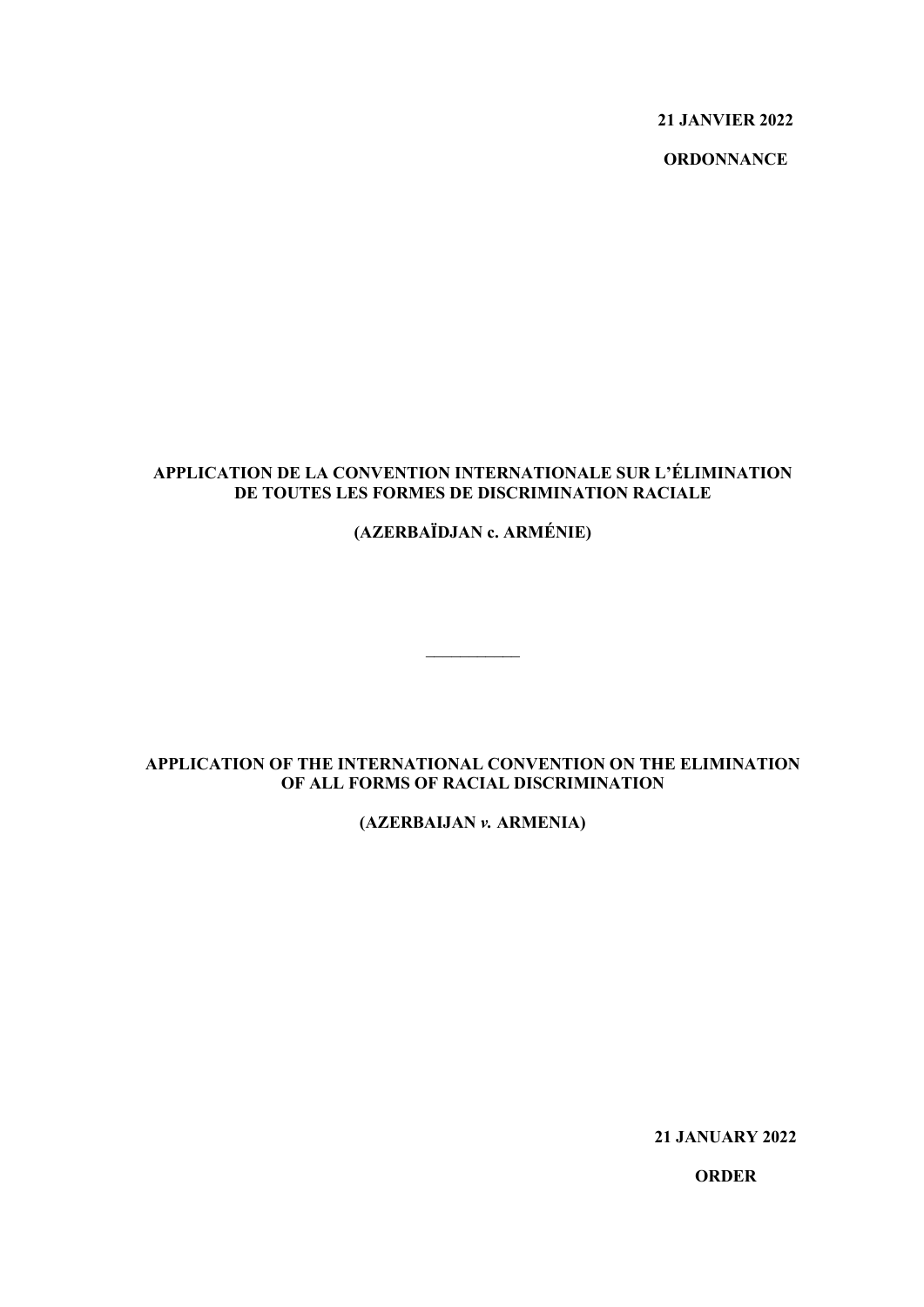### **INTERNATIONAL COURT OF JUSTICE**

#### **YEAR 2022**

**2022 21 January General List No. 181**

#### **21 January 2022**

#### **APPLICATION OF THE INTERNATIONAL CONVENTION ON THE ELIMINATION OF ALL FORMS OF RACIAL DISCRIMINATION**

## **(AZERBAIJAN** *v.* **ARMENIA)**

#### **ORDER**

*Present: President* DONOGHUE; *Vice-President* GEVORGIAN; *Judges* TOMKA, ABRAHAM, BENNOUNA, YUSUF, XUE, SEBUTINDE, BHANDARI, ROBINSON, SALAM, IWASAWA, NOLTE, CHARLESWORTH; *Registrar* GAUTIER.

The International Court of Justice,

Composed as above,

After deliberation,

Having regard to Article 48 of the Statute of the Court and to Articles 31, 44, 45, paragraph 1, and 48 of the Rules of Court,

Having regard to the Application filed in the Registry of the Court on 23 September 2021, whereby the Republic of Azerbaijan instituted proceedings against the Republic of Armenia concerning alleged violations of the International Convention on the Elimination of All Forms of Racial Discrimination of 21 December 1965,

Having regard to the Request for the indication of provisional measures submitted by the Republic of Azerbaijan on 23 September 2021 and to the Order of 7 December 2021 by which the Court indicated certain provisional measures;